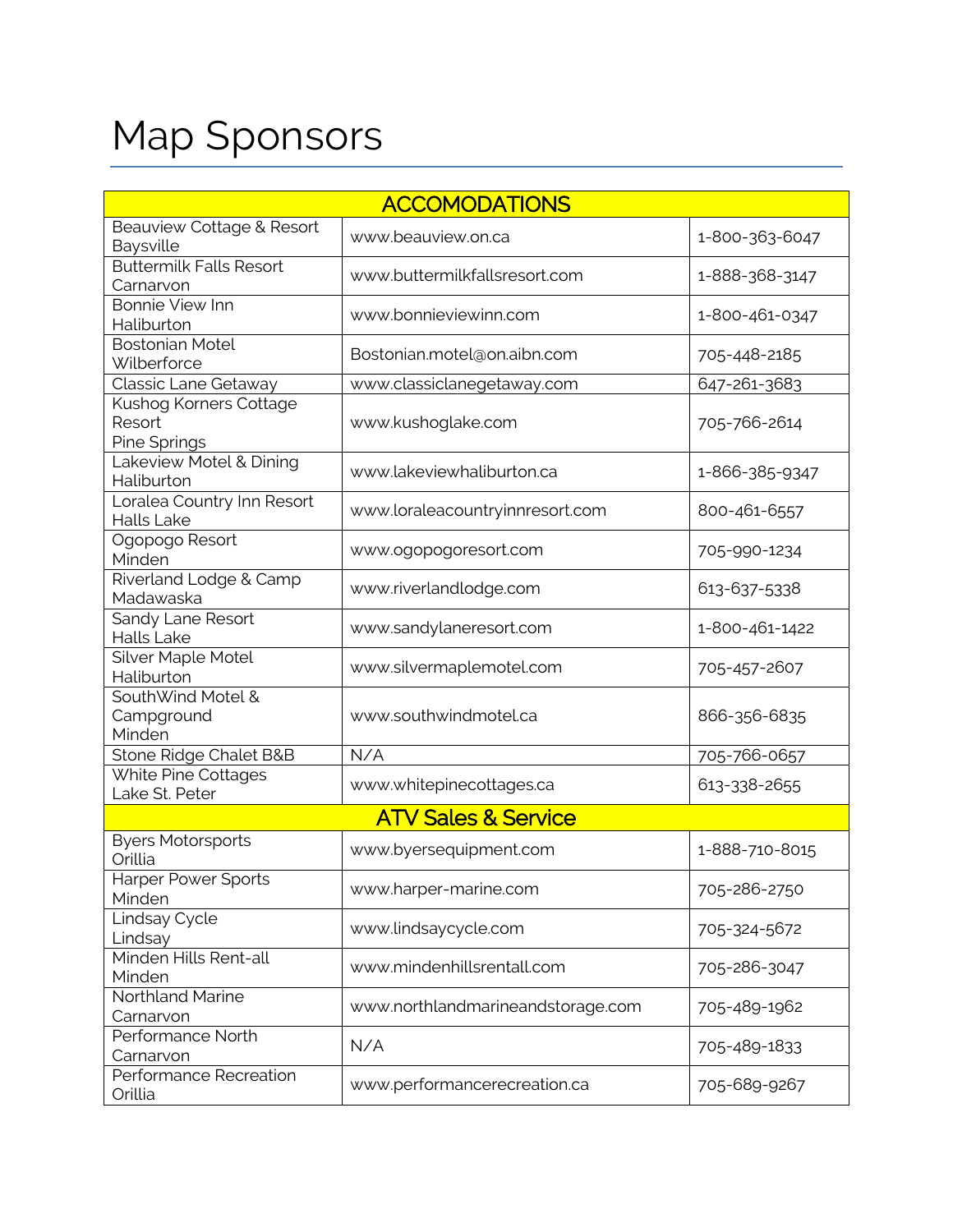| <b>RPM Performance</b><br>Haliburton     | www.haliburtonrpm.com      |                           | 705-457-1473 |              |  |  |
|------------------------------------------|----------------------------|---------------------------|--------------|--------------|--|--|
| Wayne's World<br>Bancroft                | www.waynesworldpolaris.ca  |                           |              | 705-243-9175 |  |  |
| <b>ATV Parts</b>                         |                            |                           |              |              |  |  |
| Carquest - Minden                        |                            | 705-286-4400              |              |              |  |  |
| Canadian Tire - Minden                   |                            | 705-286-4400              |              |              |  |  |
| Walkers Home Hardware - Haliburton       |                            | 705-457-1402              |              |              |  |  |
| <b>ATV Training</b>                      |                            |                           |              |              |  |  |
| <b>Blair Cooper</b>                      | Blair.t.cooper@hotmail.com |                           | 705-455-2998 |              |  |  |
|                                          |                            | <b>Automotive Dealers</b> |              |              |  |  |
| <b>Ridgewood Ford Sales</b><br>Minden    | ridgewoodford@aibn.com     |                           | 705-286-2890 |              |  |  |
| <b>Building Supplies/Hardware</b>        |                            |                           |              |              |  |  |
| Dorset Timber-Mart<br>Dorset             | www.dorsettimbermart.com   |                           | 705-766-2263 |              |  |  |
| Walkers Home Hardware<br>Haliburton      |                            |                           | 705-457-1402 |              |  |  |
| Emmerson Lumber Ltd.<br>Haliburton       | www.emmersonlumber.com     |                           | 705-457-1550 |              |  |  |
| Minden Home Hardware<br>Minden           |                            |                           | 705-286-1351 |              |  |  |
| <b>Contractors</b>                       |                            |                           |              |              |  |  |
| Happy Trails Construction - Gooderham    |                            | 705-455-2980              |              |              |  |  |
| Kernohan Construction Ltd. - Minden      |                            | 705-286-1440              |              |              |  |  |
| Thomas Contracting - Carnarvon           | 705-489-2711               |                           |              |              |  |  |
|                                          |                            | <b>Electrician</b>        |              |              |  |  |
| Churko Electric<br>Haliburton            | www.churkoelectric.com     |                           | 705-457-4576 |              |  |  |
|                                          |                            | <b>Gas &amp; Grocery</b>  |              |              |  |  |
| Baysville Country Store - Baysville      |                            | 705-767-2498 (gas)        |              |              |  |  |
| Canadian Tire - Minden                   |                            | 705-286-4400 (gas)        |              |              |  |  |
| Country Store - Madawaska                |                            | 613-637-1149 (gas)        |              |              |  |  |
| Dollo's Foodland - Minden                |                            | 705-286-1121              |              |              |  |  |
| Easton's Valu-Mart - Minden              |                            | 705-286-6032              |              |              |  |  |
| Haliburton Foodland - Haliburton         |                            | 705-457-2242              |              |              |  |  |
| Linkies General Store - Lake St. Peter   |                            |                           |              |              |  |  |
| South Algonquin Country Store - Harcourt |                            | 705-448-3788 (gas)        |              |              |  |  |
| Todds Independent - Haliburton           |                            | 705-455-9775              |              |              |  |  |
| Wilberforce Foodland - Wilberforce       |                            | 705-448-2811              |              |              |  |  |
| Wilberforce Service Centre - Wilberforce |                            | 705-448-2626 (gas)        |              |              |  |  |